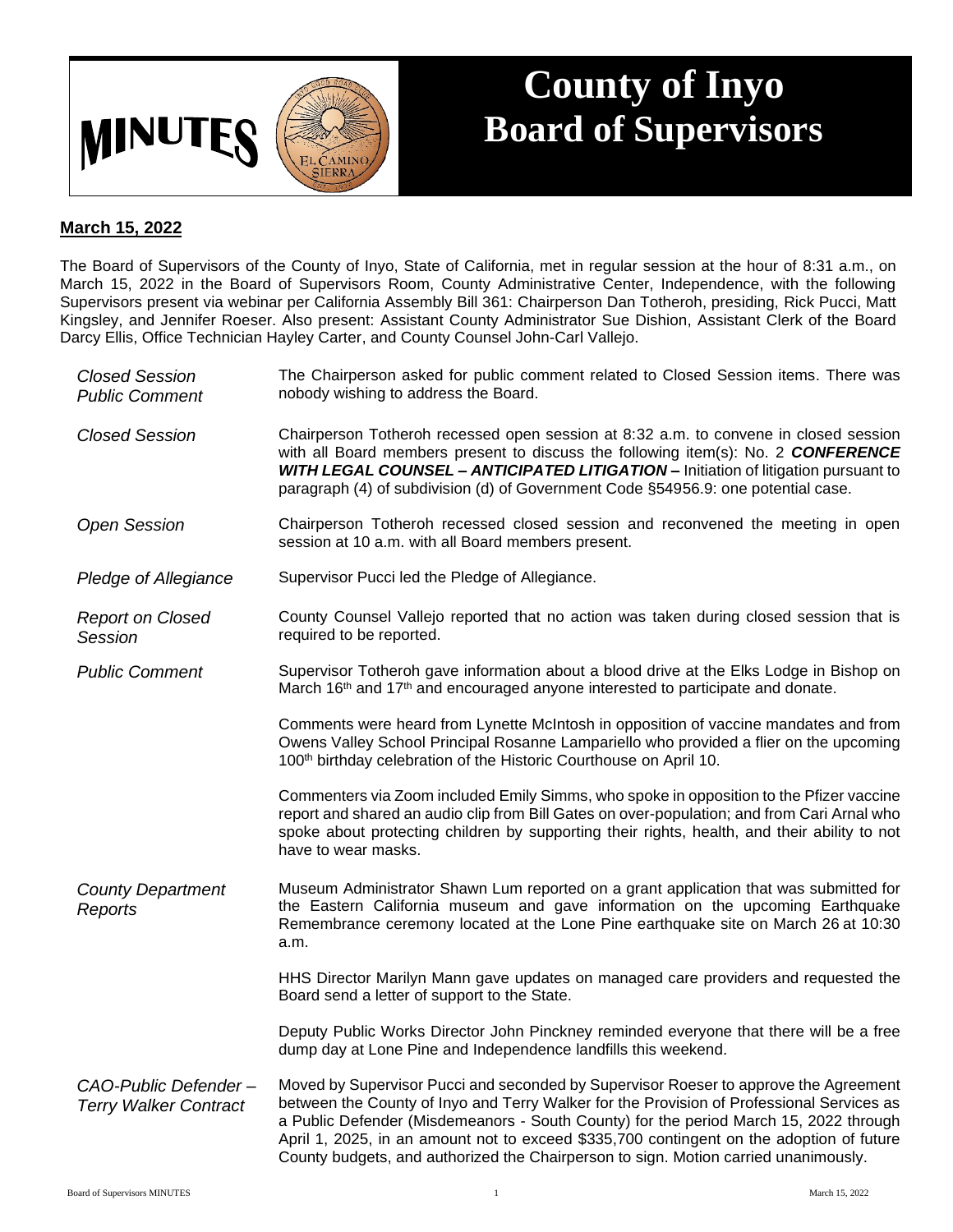| Risk - Disability<br>Resolution #2022-08                                             | Moved by Supervisor Pucci and seconded by Supervisor Roeser to approve Resolution No.<br>2022-08, titled, "A Resolution of the Inyo County Board of Supervisors Making a<br>Determination of Industrial Disability of an Employee as Required by Government Code<br>Section 21154 and 21156," and authorized the Chairperson to sign. Motion carried<br>unanimously.                                                                                                                                                                                                                                                                                    |
|--------------------------------------------------------------------------------------|---------------------------------------------------------------------------------------------------------------------------------------------------------------------------------------------------------------------------------------------------------------------------------------------------------------------------------------------------------------------------------------------------------------------------------------------------------------------------------------------------------------------------------------------------------------------------------------------------------------------------------------------------------|
| County Counsel - RON<br>Rescission/Reso #<br>2022-09                                 | Moved by Supervisor Pucci and seconded by Supervisor Roeser to approve Resolution No.<br>2022-09, titled, "A Resolution of the Inyo County Board of Supervisors Rescinding<br>Resolution Nos. 2017-38, 2017-39, and 2017-40," and authorized the Chairperson to sign.<br>Motion carried unanimously.                                                                                                                                                                                                                                                                                                                                                    |
| HHS-<br>Health/Prevention-<br><b>Emily Faircloth Contract</b>                        | Moved by Supervisor Pucci and seconded by Supervisor Roeser to ratify and approve the<br>contract between the County of Inyo and Emily Faircloth of Reno, NV for the provision of<br>external evaluation of the Inyo County Tobacco Education program in an amount not to<br>exceed \$50,960.00 for the period of January 1, 2022 through June 30, 2025, contingent<br>upon the Board's approval of future budgets, and authorized the Chairperson to sign. Motion<br>carried unanimously.                                                                                                                                                              |
| Probation-<br><b>Redwood Toxicology</b><br>Sole-Source Contract                      | Moved by Supervisor Pucci and seconded by Supervisor Roeser to A) declare Redwood<br>Toxicology Laboratory, Inc. of Santa Rosa, CA a sole-source provider; B) approve the<br>contract between the County of Inyo and Redwood Toxicology Laboratory, Inc. of Santa<br>Rosa, CA for the provision of urine sample collection devices (supplies) and laboratory<br>services, in an amount not to exceed \$100,000 for the period of July 1, 2022 to June 30,<br>2023, with an option to renew a second and third year, contingent on the adoption of future<br>fiscal year budgets; and C) authorized the Chairperson to sign. Motion carried unanimously. |
| Public Works-<br><b>Guardrail Project RFP</b>                                        | Moved by Supervisor Pucci and seconded by Supervisor Roeser to approve the Request<br>for Proposal for Design Services for the Miscellaneous Guardrail Project and authorized the<br>Public Works Director to advertise the project. Motion carried unanimously.                                                                                                                                                                                                                                                                                                                                                                                        |
| <b>Public Works-Recycling</b><br>& Waste - Organics<br>Collections/Reso #<br>2022-10 | Moved by Supervisor Pucci and seconded by Supervisor Roeser to approve Resolution No.<br>2022-10, titled, "A Resolution of the Board of Supervisors, County of Inyo, State of<br>California, Opting to Affirm an Exemption from the Requirements of Mandatory Organics<br>Collection Services," and authorized the Chairperson to sign. Motion carried unanimously.                                                                                                                                                                                                                                                                                     |
| <b>Public Works-Recycling</b><br>& Waste - Owens River<br>Clean up Fee Waiver        | Moved by Supervisor Pucci and seconded by Supervisor Roeser to consider approval of<br>waiver of solid waste disposal and gate fees up to \$100 for trash and litter removed at the<br>Lower Owens River Clean event, April 23, 2022. Motion carried unanimously.                                                                                                                                                                                                                                                                                                                                                                                       |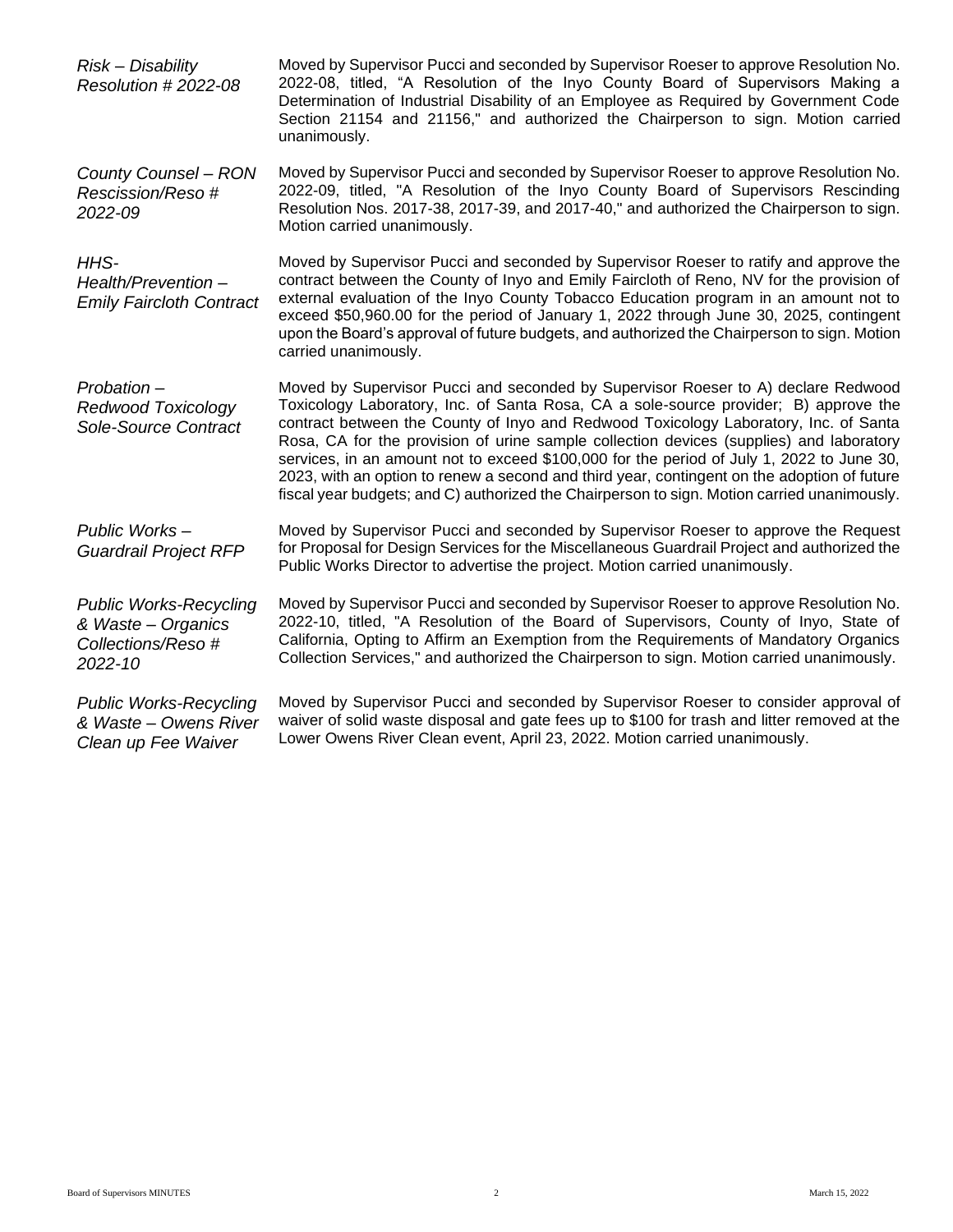*CAO – IMACA Funding Assistance/Reso # 2022-11*

Assistant CAO Meaghan McCamman introduced IMACA Executive Director Kate Morley to the Board. Ms. Morley gave an overview of the history and scope of services the agency provides to the community and explained the financial dilemma it is currently experiencing, as well as its requests for \$100,000 each from Mono County, the Town of Mammoth Lakes, City of Bishop, and Inyo County in order to keep the organization afloat. She explained that IMACA has 30 open contracts spread out over five departments and the vast majority are reimbursement contracts. She said there is often a significant delay between the time IMACA spends the funding and when it receives reimbursement. She noted IMACA's former Controller left in December, leaving IMACA three months behind on billing and in a tough financial spot. Supervisor Griffiths, an IMACA Board member, noted that utilizing grant monies is oftentimes difficult and that seeking reimbursement can cost IMACA more in staff time than it will receive in grant funding due to strenuous reporting requirements.

Ms. Morley said IMACA is in discussion with several local entities and working to redistribute essential services to agencies such as the Inyo County Office of Education to ensure continued access to resources. She said in the immediate future, IMACA will be concentrating on billing with the help of a contractor while trying to restore cash flow. She said the financial assistance will help IMACA continue to pay its vendors at a time when it is spread very thin and hoping not to add additional paperwork and reporting burdens. Ms. Morley said the top priority after reconciling billing will be developing a clear budget with a strong support team, working on reducing the annual budget, providing benefits to staff, and establishing a timeline for budgeting.

Chairperson Totheroh welcomed public comment. Comment via Zoom was heard by Cari Arnal who thanked the Board for addressing this issue, encouraged the community to help cut the red tape, and said that she hopes the County will take leadership of this. Comment was heard in-person by Lynette McIntosh on homelessness services, noting that people released from jail need better transition options. A written comment was received from Lynne Grier who asked IMACA what it has done to prevent and mitigate its financial hardships, and questioned whether County assistance will make a difference.

Discussion ensued among the Board, staff, and Ms. Morley, with the issue of accountability being raised. Ms. Morley agreed with the Board, saying she understands if there might be conditions made by the County in order to receive financial assistance. Supervisor Roeser said the Board has already set funding priorities with the County's contingency funding and there needs to be more detailed discussion about how IMACA plans to spend taxpayer money.

CAO Chapman said the funding Supervisor Roeser referenced are ARPA funds, which are not in Contingencies, have been budgeted for capital improvement and cannot be spent on anything not previously prioritized by the Board without additional Board approval. She said the funding to fulfill IMACA's request will come from Contingencies, which is money set aside for unforeseen circumstances.

Moved by Supervisor Griffiths and seconded by Supervisor Pucci to approve and authorize the Chairperson to: A) sign a resolution authorizing a grant to assist Inyo-Mono Advocates for Community Action (IMACA) to manage and administer community benefit programs to residents of Inyo County, with the condition that a budget and future forecast be delivered to the Board within six months; B) amend the Fiscal Year 2021-2022 Contingencies Budget (087100) by reducing appropriation in Contingencies (5902) by \$100,000 *(4/5ths vote required)*; and C) amend the Fiscal Year 2021-2022 General Revenues and Expenditures Budget (011900) by increasing appropriation in Other Agency Contribution (5539) by \$100,000 *(4/5ths vote required).* Motion carried 4-1, with Supervisor Roeser opposing.

*Recess/Reconvene* The Chairperson recessed the meeting at 12:04 p.m. and reconvened the meeting at 12:14 p.m. with all Board members present.

*Public Works-Recycling & Waste – Organics Presentation* Kendra Knight of Waste Connections gave a presentation on SB 1383 regulations and requirements, emphasizing that this would not currently be required in the County. Additional information was provided regarding recycling resources available locally.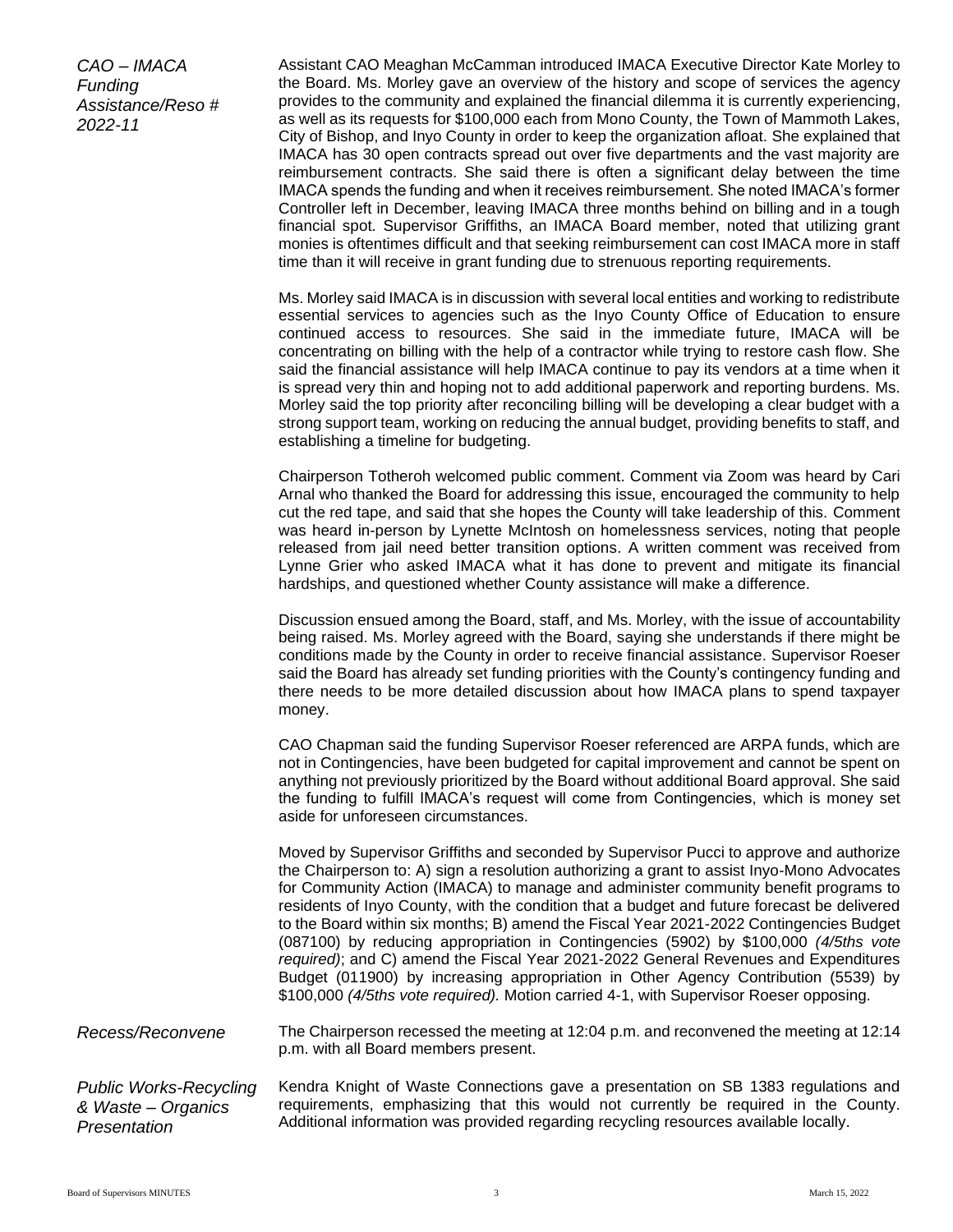*BOS – Letters Opposing SB 866, SB 871, AB 1993*

Supervisor Roeser opened discussion on the possibility of authorizing staff to draft and send a letter of opposition to Senate Bill 866 and/or SB 871 and/or Assembly Bill 1993. She noted that the issue isn't whether the Board or individual supervisors oppose or support vaccines, but about them supporting their constituents who are objecting to infringement on their parental and medical rights.

The Chairperson opened the floor to public comment.

The Assistant Clerk of the Board reported receiving 19 written comments for this agenda item, with nine individuals opposed to SB 866, SB 877, and AB 1993, and eight individuals supporting the legislation: Amber Olson, Teri Roberts Allsup, Jason Olin, Keith Leon, Bob Olin, Kelli Brown, Betty Wagoner, Bryan Winzenread, and Taylor Ludwig (opposed); and Joy Wilson, Judy Weisman, Lindon Wiebe, Barbara Kelley, Alisa Lynch, April Zrelik, Harold McDonald, Nina Weisman, and Derik Olson (supporting). In the interest of time, and because most of the letters were in excess of the 250-word limit, the Assistant Clerk of the Board read only a single letter from each camp – Dr. Ludwick, opposed, and April Zrelak, supporting – noting that the majority of the comments in both sides' letters were the same.

In-person comments were heard from Scott W. Kemp, Scott T. Kemp, and Lynette McIntosh, all in opposition to legislation that would impact their rights as parents, individuals, and business owners.

Zoom comments were heard from Amely Greeven, Lynne Greer, Lisa Johnston, Kelli Brown, Josh Nicholson, Owens Valley School Board President Joey Peterson, and Cari Arnal, all in opposition to the proposed legislation.

Discussion ensued among Board members. Supervisor Griffiths in particular said that regardless of his personal feelings about COVID vaccines and the misinformation being spread to and by vaccine opponents, he supports bodily autonomy, with individuals having the right to decide what to put into their bodies and the bodies of their children. He also noted the pandemic in general has been tremendously difficult on business people and schools, and these bills have the potential to worsen conditions rather than help with the return to normalcy and unity. Supervisors Roeser, Kingsley, and Pucci concurred. Chairperson Totheroh expressed support for SB 877, because not all children are blessed to live in homes where parents are making wise decisions. He also said he can't support or oppose AB 1993 as the language is much too broad.

The Chairperson postponed further discussion at 1:57 p.m. in favor of the 1 p.m. timed item.

*Recess/Reconvene* The Chairperson recessed the meeting at 1:57 p.m. and reconvened the meeting at 2:05 p.m. with all Board members present.

*Planning – Patsiata Historic District Nomination*  Phil Kiddoo, Air Pollution Control Officer for the Great Basin Air Pollution Control District, spoke to the Board on the modern history of Owens Lake. Kathy Bancroft, Tribal Historic Preservation Officer, for Lone Pine Paiute-Shoshone Tribe, discussed the conservation task force that was put together to protect tribal archeology at the proposed Patsiata Historic District. Ann Logan, Deputy Air Pollution Control Officer, reviewed the history and processes that led up to the 2020 nomination to make Patsiata an official Historic District and said there would be a meeting April 29 in Sacramento on the subject. Assistant Clerk of the Board Darcy Ellis read aloud written comments from Malcolm Clark urging the Board to support making the Patsiata Historic District an officially registered historic site. Oral public comment was received from Lynn Boulton, asking the Board to provide a letter to show their support.

> Supervisor Kingsley said he would consult with the Planning Department on drafting a letter and the Board agreed.

*Recess/Reconvene* The Chairperson recessed the meeting for lunch at 2:44 p.m. and reconvened the meeting at 3:14 p.m. with all Board members present.

*HHS-Health&Prevention – Dr. Richardson Contract Amendment 2* Moved by Supervisor Pucci and seconded by Supervisor Roeser to approve Amendment No. 2 to the contract between the County of Inyo and James A. Richardson, MD of Bishop, CA, amending the effective date for Dr. Richardson's salary adjustment for the amount of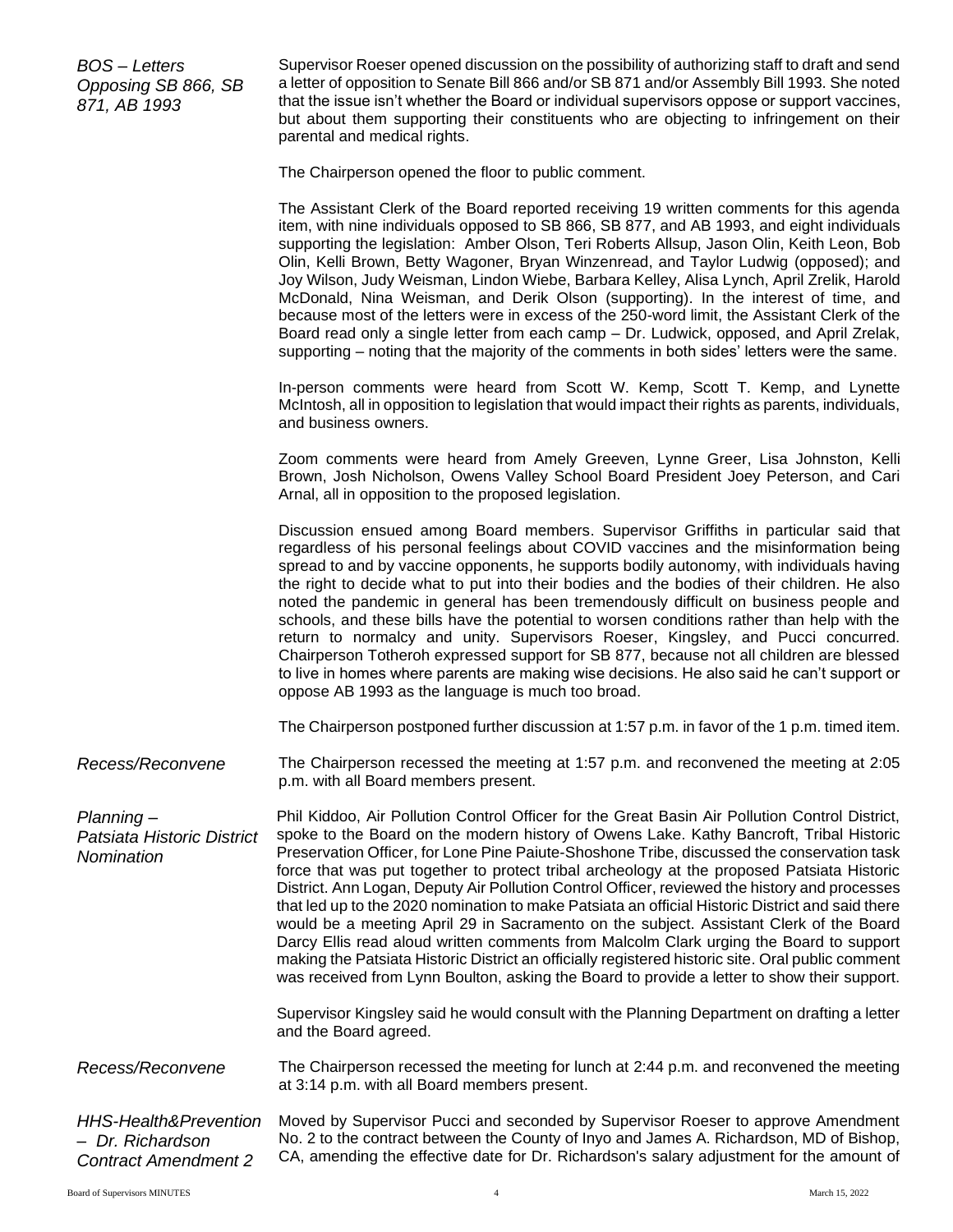\$205,000 per year to December 1, 2021, and authorized the Chairperson to sign. Motion carried unanimously.

| <b>Public Works - Budget</b><br>Amendments, Cardno<br>Contract         | Moved by Supervisor Kingsley and seconded by Supervisor Roeser to:<br>A) Amend the Fiscal Year 2021-2022 State Funded Road Budget 034601 as follows:<br>(1) increase estimated revenue in State Other object code 4499 by \$300,000 and<br>(2) increase estimated revenue in Operating Transfers In object code 4998 by<br>\$100,000 and (3) increase appropriations in Lone Pine Streets Rehab object code<br>5709 by \$400,000 (4/5ths vote required);<br>B) Amend the Fiscal Year 2021/2022 Road Budget 034600 as follows: increase<br>appropriations in Operating Transfers Out object code 5801 by \$100,000 (4/5ths<br>vote required); and<br>C) Approve the contract between the County of Inyo and Cardno, Inc. of Zephyr Cove,<br>NV for the provision of Environmental and Engineering services in an amount not<br>to exceed \$402,545.86 for the period of April 1, 2022 through June 30, 2023,<br>contingent upon the Board's approval of the Fiscal Year 2022-2023 Budget, and<br>authorized the Chairperson to sign.<br>Motion carried unanimously. |
|------------------------------------------------------------------------|--------------------------------------------------------------------------------------------------------------------------------------------------------------------------------------------------------------------------------------------------------------------------------------------------------------------------------------------------------------------------------------------------------------------------------------------------------------------------------------------------------------------------------------------------------------------------------------------------------------------------------------------------------------------------------------------------------------------------------------------------------------------------------------------------------------------------------------------------------------------------------------------------------------------------------------------------------------------------------------------------------------------------------------------------------------------|
| Water Department-<br><b>Standing Committee</b><br><b>Rep Direction</b> | Water Director Aaron Steinwand requested Board provide direction to the County's<br>Standing Committee representatives in advance of the meeting of the Inyo County/Los<br>Angeles Standing Committee scheduled for March 24, 2022. Supervisor Roeser requested<br>that he communicate the need for maximum flexibility to irrigation for lessees and<br>Supervisor Kingsley concurred, noting the need for advanced notice to lessees.                                                                                                                                                                                                                                                                                                                                                                                                                                                                                                                                                                                                                            |
| CAO-Information<br>Services-<br><b>Presentation Postponed</b>          | The Board decided to postpone the planned update from Information Services Director<br>Scott Armstrong on Inyo County's Broadband Task Force activities.                                                                                                                                                                                                                                                                                                                                                                                                                                                                                                                                                                                                                                                                                                                                                                                                                                                                                                           |
| CAO-Personnel-<br><b>Senior Budget</b><br>Analyst/Reso # 2022-12       | Moved by Supervisor Kingsley and seconded by Supervisor Roeser to: A) approve the<br>contract between the County of Inyo and Denelle Carrington for the provision of professional<br>services as the Senior Budget Analyst, at Range 88, Step E, \$9,248 per month, with benefits<br>provided pursuant to Resolution No. 2022-12, effective March 17, 2022; and authorized the<br>Chairperson to sign; and B) approved Resolution No. 2022-12 and authorized the<br>Chairperson to sign. Motion passed unanimously.                                                                                                                                                                                                                                                                                                                                                                                                                                                                                                                                                |
| CAO-Personnel-<br><b>Deputy Personnel</b><br><b>Director Contract</b>  | Moved by Supervisor Griffiths and seconded by Supervisor Roeser to approve the contract<br>between the County of Inyo and Keri Oney for the provision of professional services as the<br>Deputy Personnel Director, at Range 88, Step E, \$9,248 per month, with benefits provided<br>pursuant to Resolution 2022-12, effective March 17, 2022; and authorized the Chairperson<br>to sign. Motion passed unanimously.                                                                                                                                                                                                                                                                                                                                                                                                                                                                                                                                                                                                                                              |
| $BOS -$<br>Letters Opposing SB<br>866, SB 871, AB 1993<br>(Continued)  | The Board returned to discussions about SB 866, SB 871, and AB 1993. Supervisor Roeser<br>addressing SB 866 and SB 871 in a combined letter. Supervisor Griffiths suggested an<br>opening paragraph that notes the County's appreciation to the State for its promotion<br>of/assistance with COVID vaccine campaigns, but that the proposed legislation is not in the<br>best interest of the community due to divisiveness and the need to get the most youth<br>possible back in school.                                                                                                                                                                                                                                                                                                                                                                                                                                                                                                                                                                        |
|                                                                        | Moved by Supervisor Roeser and seconded by Supervisor Pucci to authorize staff to draft<br>and send a letter of opposition to Senate Bill 866 to relevant Senate members and Inyo<br>County's legislative delegation. Motion carried 3-2, with Supervisors Griffiths and Totheroh<br>opposed.                                                                                                                                                                                                                                                                                                                                                                                                                                                                                                                                                                                                                                                                                                                                                                      |
|                                                                        | Moved by Supervisor Roeser and seconded by Supervisor Griffiths to authorize staff to draft<br>and send a letter of opposition to Senate Bill 871 to relevant Senate members and Inyo<br>County's legislative delegation, with the language suggested by Supervisor Griffiths. Motion<br>carried 4-1, with Chairperson Totheroh opposed.                                                                                                                                                                                                                                                                                                                                                                                                                                                                                                                                                                                                                                                                                                                           |
|                                                                        | Moved by Supervisor Roeser and seconded by Supervisor Kingsley to authorize staff to<br>draft and send a letter of opposition to Assembly Bill 1993 to the appropriate Assembly                                                                                                                                                                                                                                                                                                                                                                                                                                                                                                                                                                                                                                                                                                                                                                                                                                                                                    |